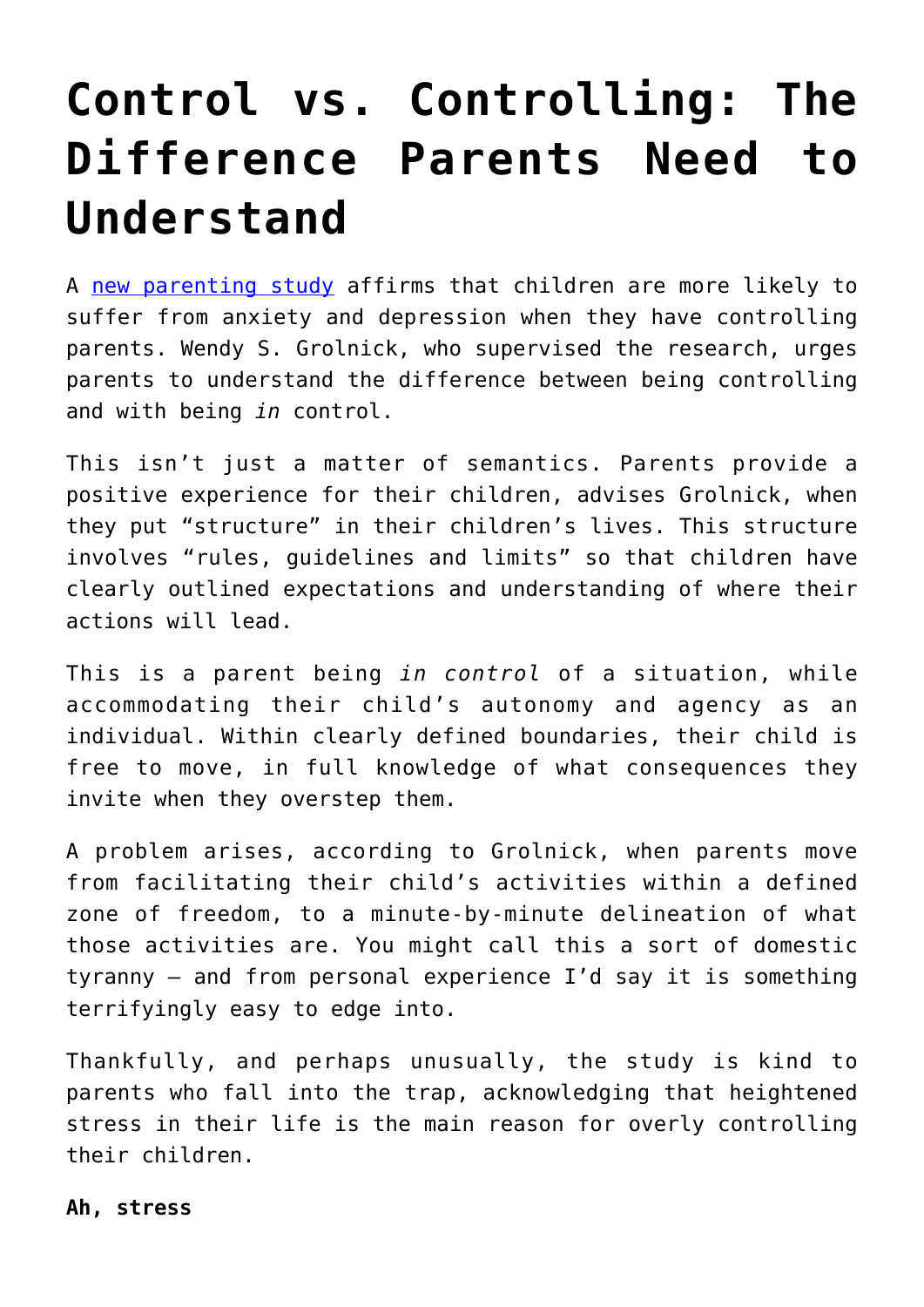Stressful situations from "divorce, having to move, and financial difficulties" are closely associated with controlling parenting, the study shows. This sounds like basic physics: "for every action, there is an equal and opposite reaction." Newton's third law might have been born out of a parent-child relationship.

Surely more parents than not have reason to beat their breasts over that one. When life feels like it's spinning out of control it can be denied simply by focusing on one bit that we "seem" to have a firm grasp upon. Unfortunately, because of their defenselessness, children can easily become that sector – the outlet for and continuation of their parent's own anxieties.

It's a cruel cycle, but the study proposes solutions.

Firstly, learn good strategies for being "in control" to avoid degenerating into domestic despotism when under stress.

Secondly, better understand your child's natural drives and work with them towards mutual goals. To use a buzz word, parent "organically."

## **And then there's fear**

The observation that the source of controlling parenting is stress, is, I believe, correct. But perhaps it's helpful to name a primal emotion at the root of stress.

In my experience as a mother, [echoed by other parents,](https://www.everythingmom.com/parenting/fear-parenting-tactic-ive-done) I have noted that the temptation to control increases in direct relation to an increase in fear of something. It might be fear of incompetency as a parent (and of someone finding that out) or fear that children will go off the rails if left to their own devices.

Here's another aspect of the cruel cycle. [If over-controlling](http://parentingbytheminute.com/raising-children/fear-based-parenting-when-fear-is-used-to-control-children) [parenting is embedded in fear,](http://parentingbytheminute.com/raising-children/fear-based-parenting-when-fear-is-used-to-control-children) one of the oldest control